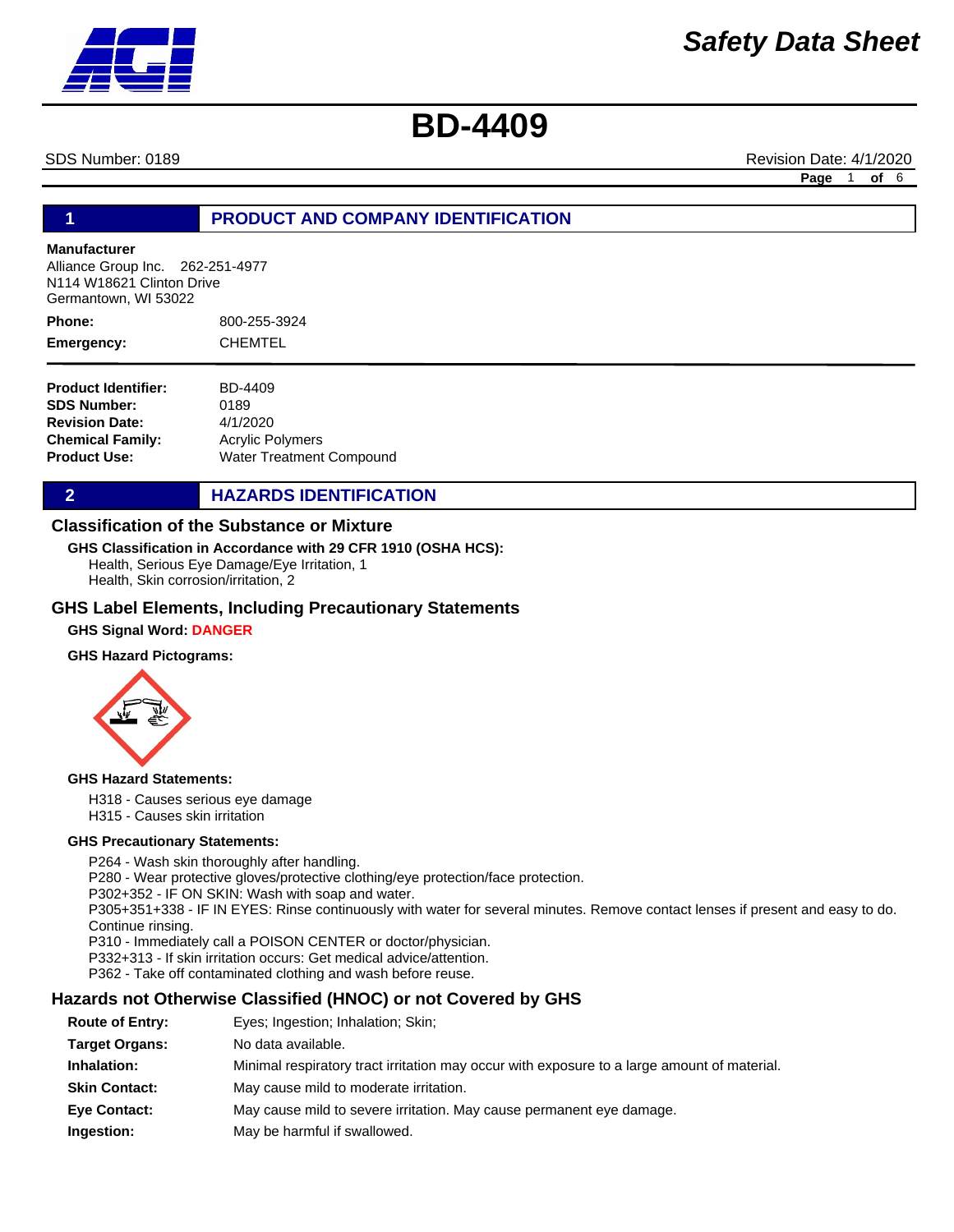

SDS Number: 0189 **Revision Date: 4/1/2020** Revision Date: 4/1/2020 **Page** 2 **of** 6

Health =  $2$ , Fire = 0, Physical Hazard = 0 HMIS PPE: C - Safety Glasses, Gloves, Apron **HMIS III:** 



# **3 COMPOSITION/INFORMATION OF INGREDIENTS**

Substance/Mixture: Mixture

| CAS#            | $\frac{1}{2}$ | Chemical Ingredients:<br>Chemical Name: |  |
|-----------------|---------------|-----------------------------------------|--|
| $1310 - 73 - 2$ | $<5\%$        | Sodium hydroxide                        |  |
| $9003 - 04 - 7$ | < 10%         | Acrylic Polymer                         |  |

## **4 FIRST AID MEASURES**

**Inhalation:** If symptoms develop, move victim to fresh air. If symptoms persist, obtain medical attention.

**Skin Contact:** Wash with soap and water. Remove contaminated clothing and wash before reuse. Get medical attention if needed.

**Eye Contact:** Immediately flush eyes with large amounts of water for at least 15 minutes, lifting eyelids occasionally to facilitate irrigation. Get immediate medical attention if irritation persists

**Ingestion:** Do not induce vomiting. Rinse mouth with water. Consult with physician if irritation persists.

| <b>Flammability:</b>      | Not flammable or combustible. |
|---------------------------|-------------------------------|
| <b>Flash Point:</b>       | Not Available                 |
| <b>Autoignition Temp:</b> | Not Available                 |

**5 FIRE FIGHTING MEASURES**

Fire Fighting Methods

Evacuate area of unprotected personal. Wear protective clothing including NIOSH Approved self- contained breathing apparatus. Remain upwind of fire to avoid hazardous vapors and decomposition products. Use water spray to cool fire exposed containers.

## *Extinguishing Media*

**Suitable:** Use water fog, alcohol foam, carbon dioxide, dry chemical for fire extinction.

**Unsuitable fire extinguisher:** Direct water stream.

**Unusual Fire or Explosion Hazards:** No data available.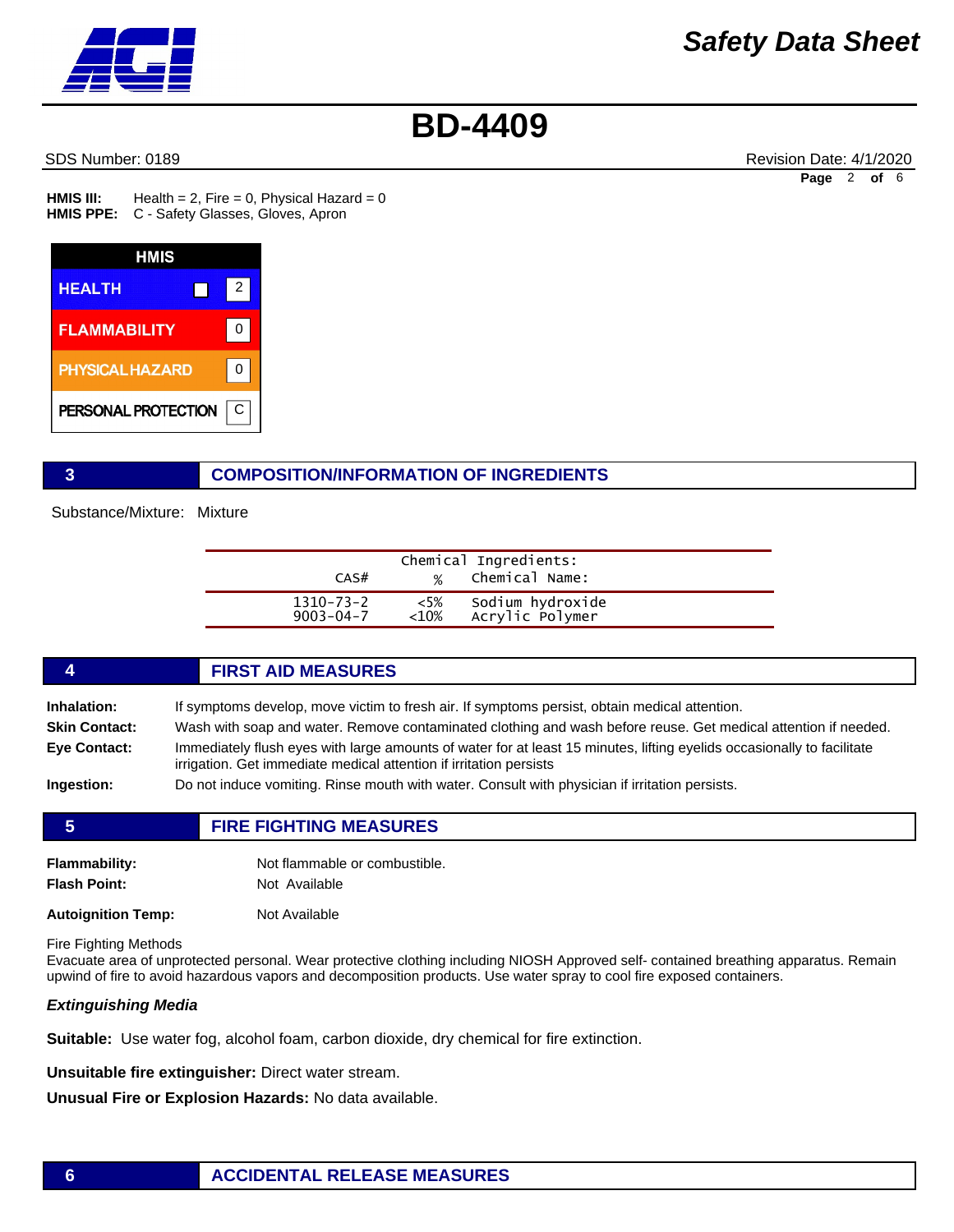

SDS Number: 0189 **Revision Date: 4/1/2020** Revision Date: 4/1/2020

**Page** 3 **of** 6

### **Personal Precautions**

Use personal protective equipment. Caution - spilled material may be slippery.

### **Environmental Precautions**

Prevent further leakage or spillage if safe to do so. Contain spill. Flush remainint area with water to remove trace residue. Do not let products enter drains. Discharge into the environment should be avoided. **Spill** 

Soak up with inert absorbent material and place in container for disposal according to local regulations. Keep in suitable, closed containers for disposal. Watch out for slippery conditions when spillage.

| $\overline{7}$                              | <b>HANDLING AND STORAGE</b>                                                                                                                                                                                                                                                                                                                                                                                                                                                                                                                                                                                                                                               |  |
|---------------------------------------------|---------------------------------------------------------------------------------------------------------------------------------------------------------------------------------------------------------------------------------------------------------------------------------------------------------------------------------------------------------------------------------------------------------------------------------------------------------------------------------------------------------------------------------------------------------------------------------------------------------------------------------------------------------------------------|--|
| <b>Handling Precautions:</b>                | Avoid contact with eyes, skin, or clothing. Wash thoroughly after handling. Use with adequate<br>ventilation. Do not eat, smoke or drink in work area.                                                                                                                                                                                                                                                                                                                                                                                                                                                                                                                    |  |
| <b>Storage Requirements:</b>                | Store in cool/dry area. Keep containers tightly closed when not in use. Avoid incompatible materials                                                                                                                                                                                                                                                                                                                                                                                                                                                                                                                                                                      |  |
| 8                                           | <b>EXPOSURE CONTROLS/PERSONAL PROTECTION</b>                                                                                                                                                                                                                                                                                                                                                                                                                                                                                                                                                                                                                              |  |
| <b>Engineering Controls:</b>                | Provide local exhaust ventilation. Maintain adequate ventilation. Do not use in closed or confined spaces.                                                                                                                                                                                                                                                                                                                                                                                                                                                                                                                                                                |  |
| <b>Personal Protective</b><br>Equipment:    | Hygiene Measures:<br>Handle in accordance with good industrial hygiene and safety practice. Wash hands before breaks and<br>at the end of workday.<br>Respiratory:<br>No personal respiratory protective equipment is required. Where risk assessment shows air-purifying<br>respirators are appropriate then use a full-face respirator with multi-purpose combination (US). If the<br>respirator is the sole mens of protection, use a full-face supplied air respirator,<br>Eyes and Face:<br>Wear chemical safety goggles while handling this product.<br>Skin:<br>Prevent contact with skin. For prolonged or repeated contact use protective gloves (gauntlet-type, |  |
| <b>Component</b>                            | neoprene, nitrile)<br><b>ACGIH TWA/TLV</b><br><b>OSHA PEL</b>                                                                                                                                                                                                                                                                                                                                                                                                                                                                                                                                                                                                             |  |
| Sodium Hydroxide<br><b>Acrylic Polymers</b> | $2$ mg/m $3$<br>$2$ mg/m $3$<br>No data available.<br>No data available.                                                                                                                                                                                                                                                                                                                                                                                                                                                                                                                                                                                                  |  |

# **9 PHYSICAL AND CHEMICAL PROPERTIES**

| Appearance:                           | Clear. Light yellow liquid |
|---------------------------------------|----------------------------|
| <b>Physical State:</b>                | No data available.         |
| Odor:                                 | Mild odor.                 |
| <b>Odor Threshold:</b>                | No data available.         |
| <b>Molecular Formula:</b>             | No data available.         |
| <b>Particle Size:</b>                 | No data available.         |
| Solubility:                           | Complete                   |
| <b>Spec Grav./Density:</b>            | 1.02                       |
| <b>Softening Point:</b>               | No data available.         |
| <b>Viscosity:</b>                     | No data available.         |
| <b>Percent Volatile:</b>              | No data available.         |
| <b>Saturated Vapor Concentration:</b> | No data available.         |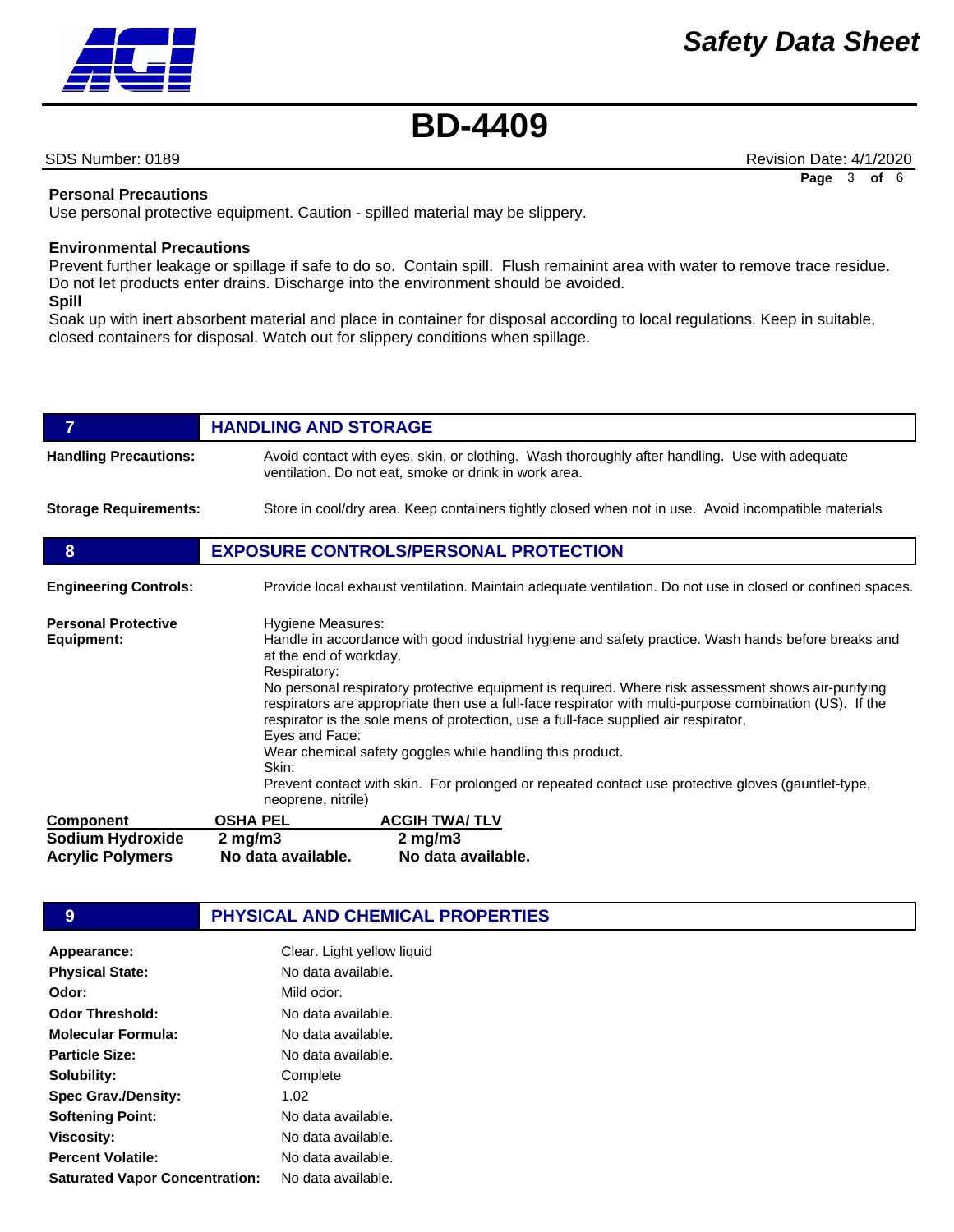

**Heat Value:**

**Flash Point:**

**Octanol:**

**pH: VOC: Evap. Rate: Bulk Density: Molecular weight: Auto-Ignition Temp: Decomp Temp: UFL/LFL:**

**Boiling Point: Freezing/Melting Pt.: Flammability: Partition Coefficient: Vapor Pressure: Vapor Density:** No data available. No data available. 32° F Not flammable No data available. No data available. No data available. No data available. No data available. 11-11.5 No data available. No data available. No data available.

Lower Explosion Limits: No data available. Upper Explosion Limits: No data available.

# **10 STABILITY AND REACTIVITY**

No data available. No data available. No data available. No data available.

| <b>Reactivity:</b>               | No data available.                                               |
|----------------------------------|------------------------------------------------------------------|
| <b>Chemical Stability:</b>       | Product is stable under normal conditions.                       |
| <b>Conditions to Avoid:</b>      | No data available.                                               |
| <b>Materials to Avoid:</b>       | Strong oxidizing agents                                          |
| <b>Hazardous Decomposition:</b>  | Acrylic monomers, carbon monoxide, carbon dioxide, hydrocarbons. |
| <b>Hazardous Polymerization:</b> | Will not occur.                                                  |
|                                  |                                                                  |

# **11 TOXICOLOGICAL INFORMATION**

### **Toxicity Data:**

**Eye Effects:** May cause eye irritation. Serious eye damage/eye irritation. Effects may vary depending on the length of exposure, solution, concentration, and first aid measures.

- » Acrylic Polymers no data available
- » Sodium Hydroxide no data available

**Skin Effects:** May be harmful if absorbed through skin. May cause skin irritation. Contact may cause drying.

- » Acrylic Polymers Dermal LD50 no data available
- » Sodium Hydroxide Dermal LD50 no data available

**Inhalation Effects:** May cause moderate irritation. May irritate nose, throat, and respiratory tract.

- » Acrylic Polymers Inhalation LC50 no data available
- » Sodium Hydroxide Inhalation LC50 no data available

**Ingestion Effects:** May cause mild irritation. May cause burning sensation, pain.

- » Acrylic Polymers Oral LD50 no data available
- » Sodium Hydroxide Oral LD50 no data available

| <b>Chronic Effects:</b> | No data available. |
|-------------------------|--------------------|
| <b>Mutagenicity:</b>    | No data available. |
| Teratogenicity:         | No data available. |

SDS Number: 0189 **Revision Date: 4/1/2020** Revision Date: 4/1/2020

**Page** 4 **of** 6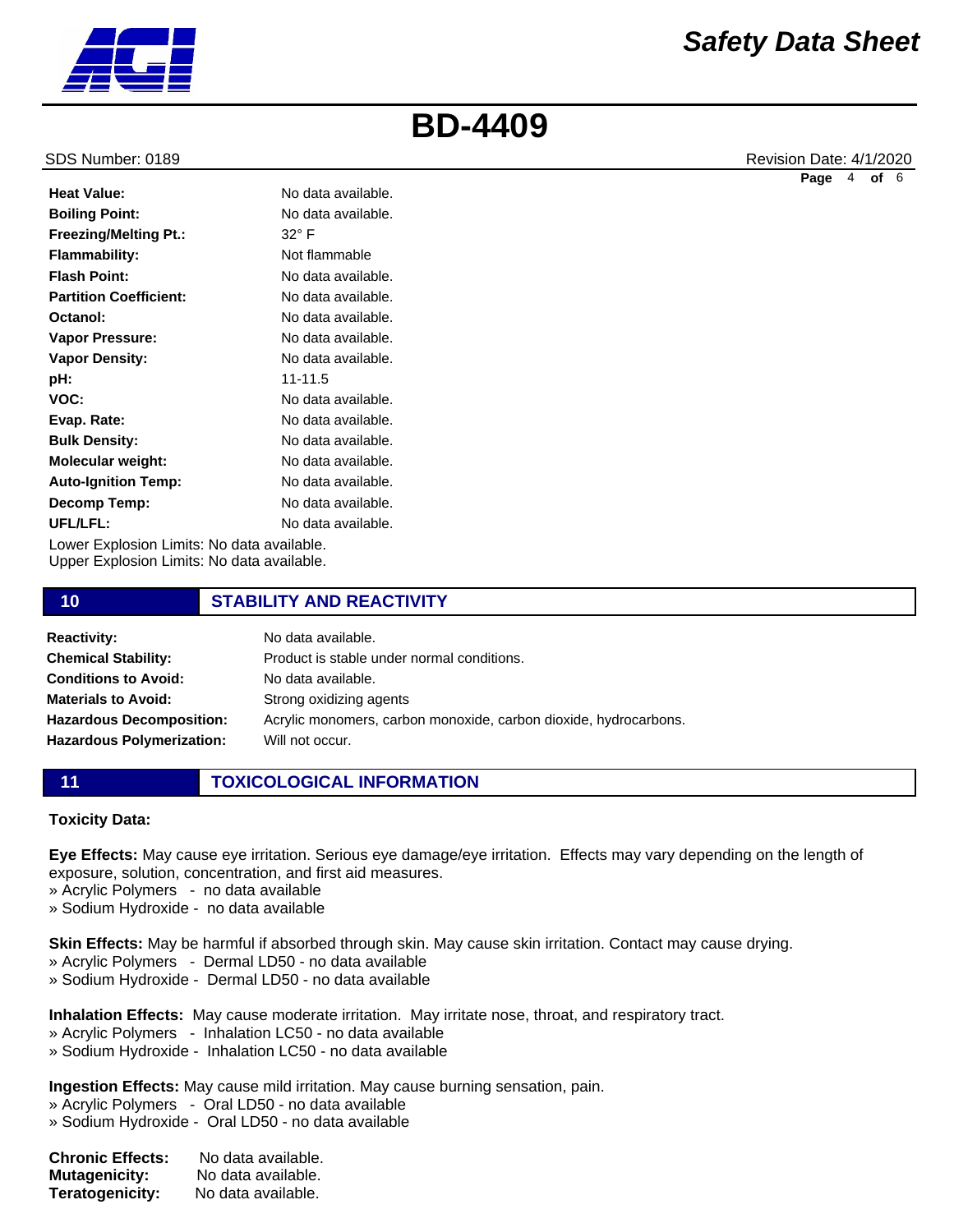

SDS Number: 0189 **Revision Date: 4/1/2020** Revision Date: 4/1/2020 **Page** 5 **of** 6

**Fertility Effects:** No data available.

## **Carcinogenicity:**

**IARC:** No component of this product present at levels greater than or equal to 0.1% is identified as probable, possible or confirmed human carcinogen by IARC.

**ACGIH:** No component of this product present at levels greater than or equal to 0.1% is identified as a carcinogen or potential carcinogen by ACGIH.

**NTP:** No component of this product present at levels greater than or equal to 0.1% is identified as a known or anticipated carcinogen by NTP.

**OSHA:** No component of this product present at levels greater than or equal to 0.1% is identified as a carcinogen or potential carcinogen by OSHA.

**12 ECOLOGICAL INFORMATION** 

**Biodegradability:** No data available.

### **Information on ecological effects**

**Toxicity:**  Toxicity to fish LC50 - Oncorhynchus mykiss (rainbow trout) - 1079 mg/l - 96 h (Acrylic Polmer)

Toxicity to aquatic invertebrate EC50 - Daphnia magn (water flea) - 1529 mg/l - 48 h. (Acrylic Polymer)

An environmental hazard cannot be excluded in the event of unprofessional handling or disposal. Potentially harmful to aquatic life.

# **13 DISPOSAL CONSIDERATIONS**

**DISPOSAL**: Dispose of in accordance with local, state, and federal regulations. Since emptied containers retain product residue, follow label warnings even after container is emptied.

**RCRA**: This material is not listed as a hazardous waste if and when it is discarded.

NOTE: If this product is altered, it is the responsibility of the user to determine whether the material meets the criteria for hazardous waste at the time of disposal

## **14 TRANSPORT INFORMATION**

Not hazardous product according to these transport classifications.

Proper Shipping Name: Not DOT Regulated